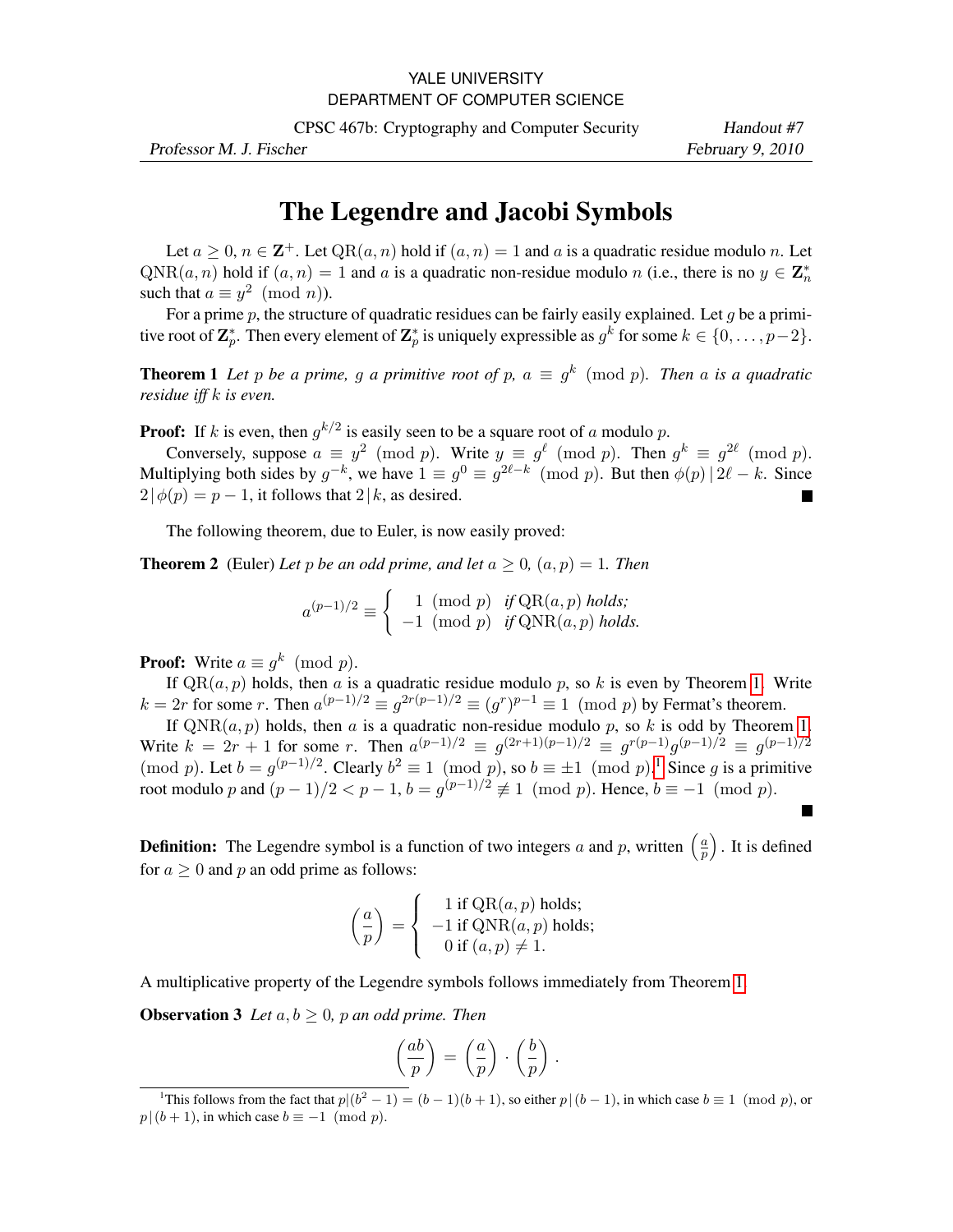As an easy corollary of Theorem [2,](#page-0-2) we have:

**Corollary 4** *Let*  $a \geq 0$  *and let*  $p$  *be an odd prime. Then* 

$$
\left(\frac{a}{p}\right) \equiv a^{(p-1)/2} \pmod{p}.
$$

The Jacobi symbol extends the domain of the Legendre symbol.

**Definition:** The Jacobi symbol is a function of two integers a and n, written  $\left(\frac{a}{n}\right)$  $\frac{a}{n}$ ), that is defined for all  $a \ge 0$  and all odd positive integers n. Let  $\prod_{i=1}^{k} p_i^{e_i}$  be the prime factorization of n. Then

$$
\left(\frac{a}{n}\right) = \prod_{i=1}^k \left(\frac{a}{p_i}\right)^{e_i}.
$$

Here  $\left(\frac{a}{n}\right)$  $\overline{p_i}$ ) denotes the previously-defined Legendre symbol. (Note that by this definition,  $\left(\frac{0}{1}\right)$  $\left(\frac{0}{1}\right) = 1,$ and  $\left(\frac{0}{n}\right)$  $\left(\frac{0}{n}\right) = 0$  for odd  $n \geq 3$ .)

We have seen that if  $(a, p) = 1$  and p is prime, then the Legendre symbol  $\left(\frac{a}{n}\right)$  $\left(\frac{a}{p}\right) = 1$  iff a is a quadratic residue modulo p. It is *not* true for the Jacobi symbol that  $\left(\frac{a}{n}\right)$  $\left(\frac{a}{n}\right) \equiv 1 \pmod{n}$  implies that *a* is a quadratic residue modulo *n*. For example,  $\left(\frac{8}{15}\right) = 1$ , but 8 is not a quadratic residue modulo 15. However, the converse does hold:

**Observation 5** If  $\left(\frac{a}{n}\right)$  $\left(\frac{a}{n}\right) \not\equiv 1 \pmod{n}$ , then a is not a quadratic residue modulo n.

The usefulness of the Jacobi symbol  $\left(\frac{a}{n}\right)$  $\frac{a}{n}$ ) stems from its ability to be computed efficiently, even without knowning the factorization of either  $a$  or  $n$ . The algorithm is based on the following theorem, which is stated without proof.

<span id="page-1-0"></span>**Theorem 6** Let *n* be an odd positive integer,  $a, b \ge 0$ . Then the following identities hold:

*1.*  $\left( \frac{0}{0} \right)$ n  $=$  $\int 1$  *if*  $n = 1$ ; 0 *if*  $n > 1$ 2.  $\left( \frac{2}{2} \right)$ n  $=$  $\int 1$  *if*  $n \equiv \pm 1 \pmod{8}$ ;  $-1$  *if*  $n \equiv \pm 3 \pmod{8}$ 3.  $\left(\frac{a}{a}\right)$ n  $=\left(\frac{b}{a}\right)$ n *if*  $a \equiv b \pmod{n}$ . 4.  $\left(\frac{ab}{a}\right)$ n  $=\left(\frac{a}{a}\right)$ n  $\Big) \cdot \Big( \frac{b}{\cdot} \Big)$ n  $\setminus$ *5. (Quadratic reciprocity). If* a *is odd, then*

$$
\binom{a}{n} = \begin{cases}\n-\binom{n}{a} & \text{if } a \equiv n \equiv 3 \pmod{4}; \\
\binom{n}{a} & \text{otherwise.}\n\end{cases}
$$

Theorem [6](#page-1-0) leads directly to a recursive algorithm for computing  $\left(\frac{a}{n}\right)$  $\frac{a}{n}$ ):